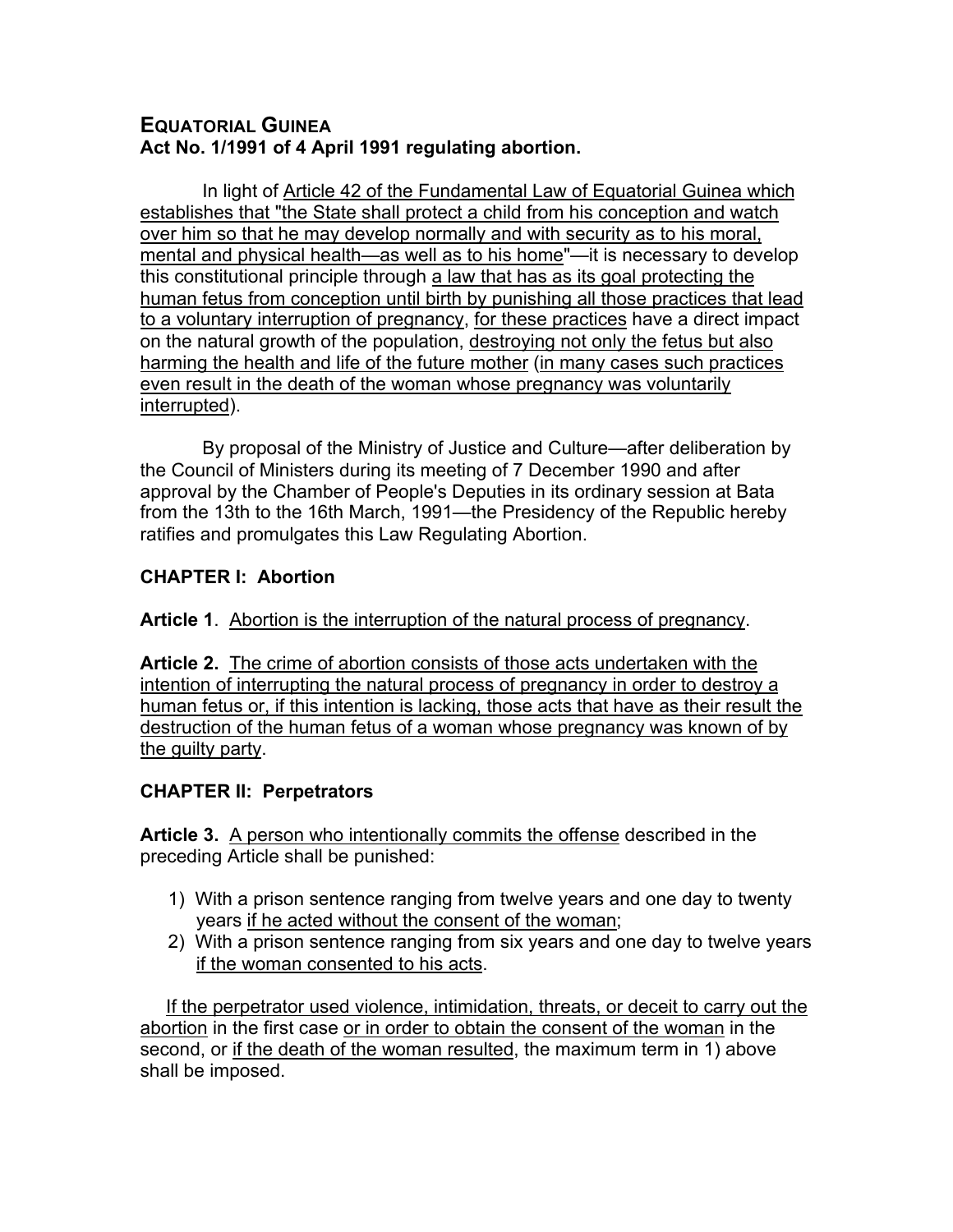**Article 4.** Abortion caused violently, with knowledge of the woman's pregnant state, but with no intention to cause an abortion, shall be punished with a prison sentence ranging from four to six years.

**Article 5.** A woman who performs an abortion on herself or consents to another person performing it shall be punished with a prison sentence ranging from six years and one day to twelve years.

**Article 6.** A woman who performs an abortion on herself or consents to another person performing it in order to hide her dishonor shall be punished with a prison sentence ranging from six months and one day to twelve years.

 Parents who cooperate in the performance of an abortion for these reasons shall be punished with the same penalty.

## **CHAPTER III: Incitement**

**Article 7.** Those who directly induce or incite another to commit the acts constituting the crime of abortion shall be punished with a prison sentence of twenty years.

## **CHAPTER IV: Accomplices Before, During, and After the Act**

**Article 8.** Those who, while not coming under the definitions set forth in Chapters Two and Three, cooperate in activities before or during the execution of the criminal act shall be punished with a prison sentence ranging from two to four years and with a fine of 50,000 to 75,000 francs C.F.A.

**Article 9.** Those who, aware that a punishable crime has been committed without having been involved as a perpetrator or an accomplice, intervene after the fact by hiding or altering the body of evidence or the effects or instruments of the crime or hiding or facilitating the flight of the culprit shall be punished with a prison sentence ranging from six months and one day to two years and a fine from 25,000 to 50,000 francs C.F.A.

**Article 10.** Spouses, ascendants, descendants and natural siblings of the perpetrator shall be exempt from the punishments described in the preceding Article.

# **CHAPTER V: Professionals**

Article 11. A professional who, by abusing his skill, commits the crime of abortion or cooperates in it shall be punished by the maximum penalty provided for in the preceding Chapters and with a fine ranging from 100,000 to 200,000 francs C.F.A.